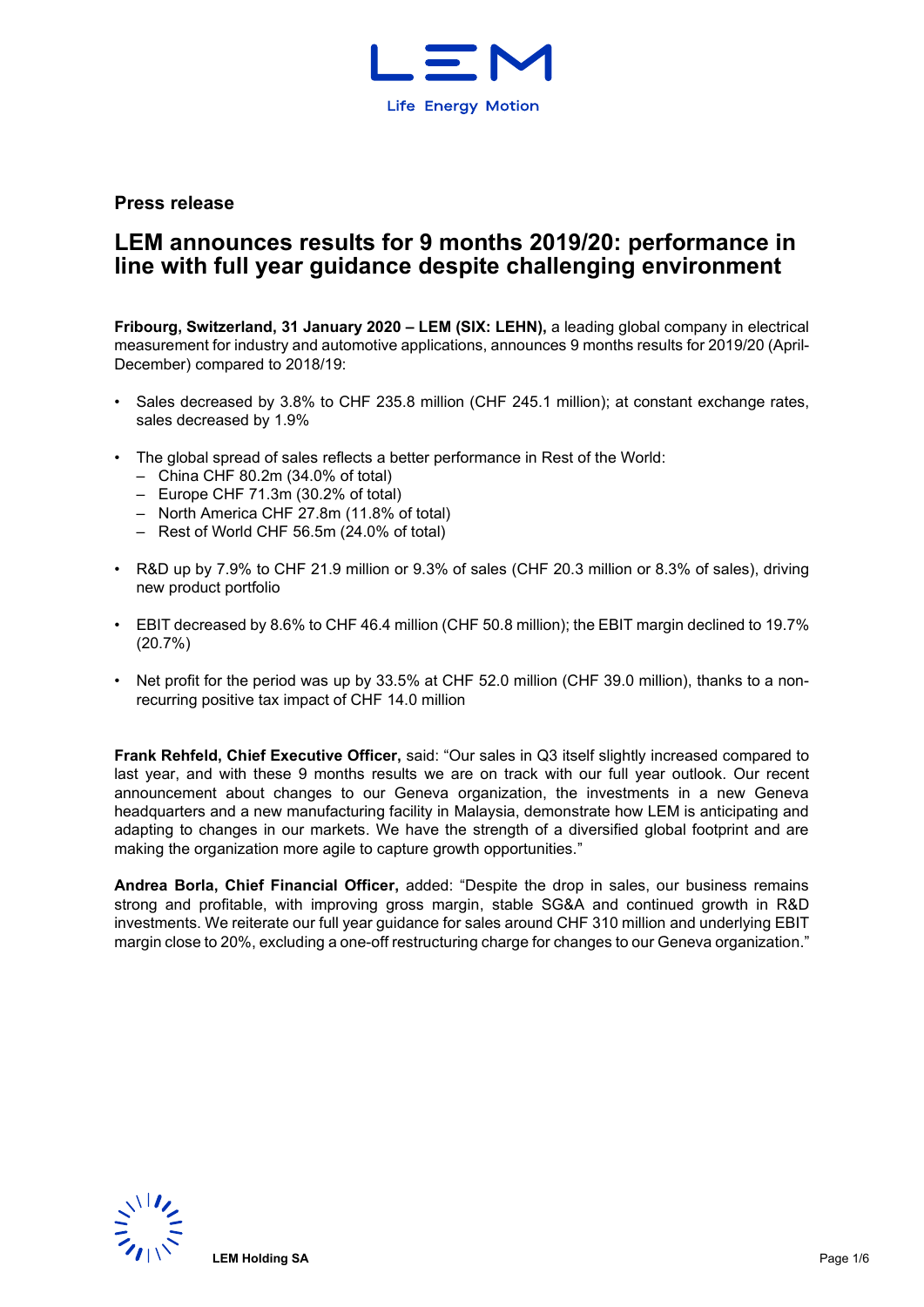

# **Industry segment: encouraging sales for renewables and traction**

9 months sales in the Industry segment totaled CHF 182.1 million, down 4.1%. At constant exchange rates, sales decreased by 1.9%. The H1 decline has flattened out during Q3. However, global economic uncertainty persists with customers reluctant to invest, and this is particularly felt in our drives business. Sales increased by 1.0% in China, but decreased by 7.1% in Europe, by 9.2% in North America and by 2.9% in Rest of World.

| in CHF millions       | <b>9M</b><br>2019/20 | <b>9M</b><br>2018/19 | Change   | <b>Comments</b>                                                                                                                            |
|-----------------------|----------------------|----------------------|----------|--------------------------------------------------------------------------------------------------------------------------------------------|
| <b>Businesses</b>     |                      |                      |          |                                                                                                                                            |
| <b>Drives</b>         | 73.6                 | 86.4                 | $-14.9%$ | Global reluctance to invest in production such<br>as welding and robotics linked to auto sector<br>China, Japan, W. Europe sluggish demand |
| Renewable<br>Energy   | 60.7                 | 58.2                 | $+4.2%$  | Strongest in China, India & Japan<br>Driven by solar<br>$\bullet$                                                                          |
| Traction              | 39.5                 | 36.5                 | $+8.3%$  | Investments helped by government policies<br>Major deliveries in China, India & Asia                                                       |
| High precision        | 8.4                  | 8.7                  | $-3.5%$  | Market fundamentals remain good<br>Adoption of new products subject to<br>٠<br>investment confidence                                       |
| <b>Total Industry</b> | 182.1                | 189.9                | $-4.1%$  |                                                                                                                                            |

#### **Automotive segment: continued transformation to green car technology in all markets**

9 months sales in the Automotive segment totaled CHF 53.6 million, a decline of 2.9%. At constant exchange rates, sales decreased by 2.0%. The H1 decline has flattened out during Q3. Sales in our green car business now accounts for 75.4% of Automotive sales, up from 68.3% a year ago. Sales in China continued to decline due to the overall economic environment and recent changes in government policies, but in the long run we remain confident about the world's largest market for green cars. In Europe the transformation to new electric or hybrid vehicles is gathering momentum. Moreover, demand from European manufacturers is driving sales of motor control and battery management in Korea and Japan. The US transition to new technology is becoming more evident. Sales dropped by 18.7% in China and by 25.2% in North America, while they performed strongly both in Europe and Rest of World, up by 32.3% and 37.5% respectively.

| in CHF millions         | <b>9M</b><br>2019/20 | <b>9M</b><br>2018/19 |         | <b>Change Comments</b>                                                                                                                                                 |
|-------------------------|----------------------|----------------------|---------|------------------------------------------------------------------------------------------------------------------------------------------------------------------------|
| <b>Businesses</b>       |                      |                      |         |                                                                                                                                                                        |
| Green                   | 40.5                 | 37.7                 | $+7.2%$ | China influenced by policies, weaker<br>economy, and insourcing by Tier 1 suppliers<br>New motor control, battery management and<br>charging system products developed |
| Conventional            | 13.2                 | 17.5                 | -24.7%  | Continued switch to new technologies<br>• US market led by green start-ups and the<br>major OEMs are starting to electrify SUVs and<br>pick-ups                        |
| <b>Total Automotive</b> | 53.6                 | 55.2                 | $-2.9%$ |                                                                                                                                                                        |

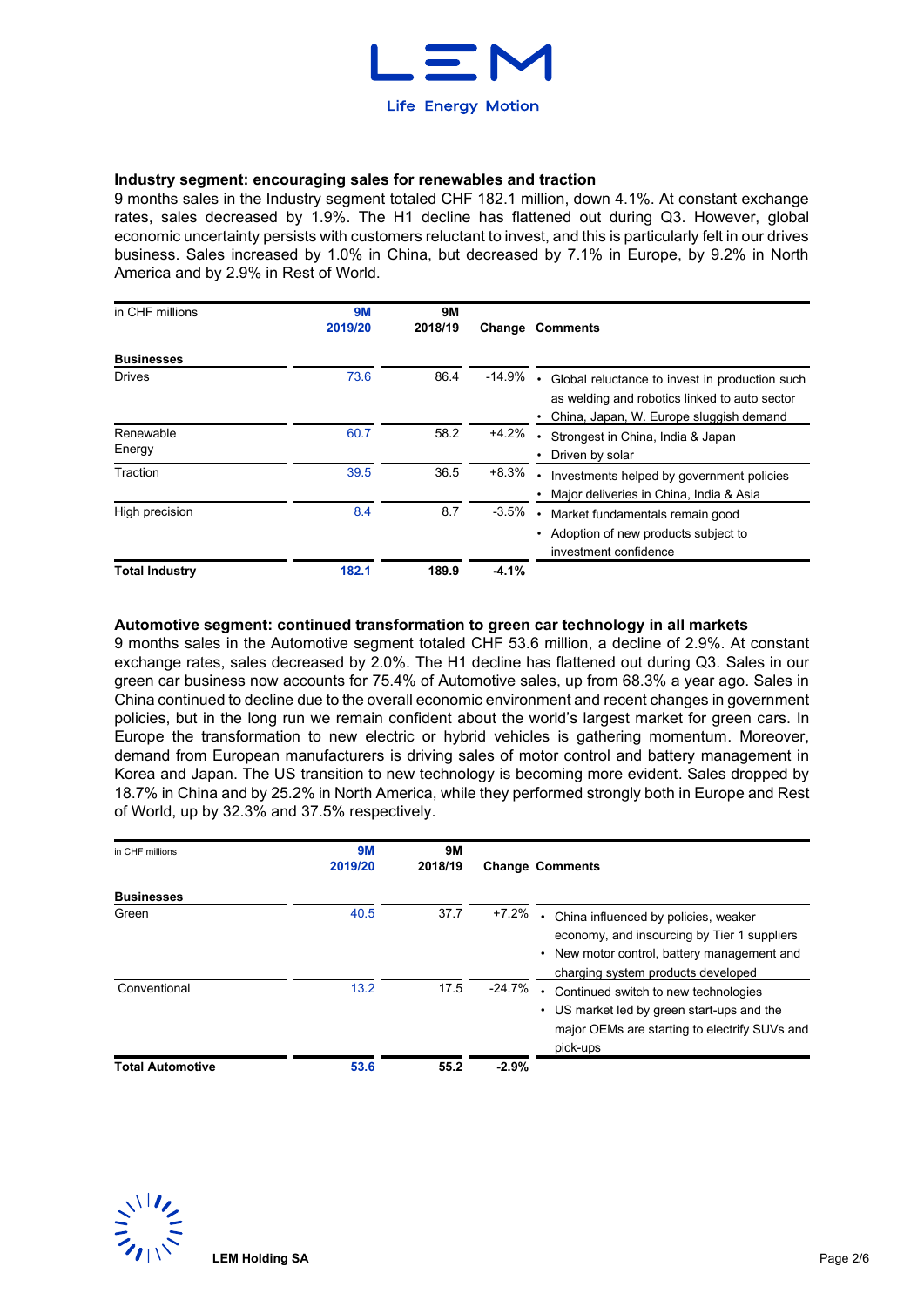

#### **Profitability remains steady**

Gross profit for the 9 months fell by 2.5% to CHF 110.9 million, although the gross margin reached 47.0%, which is 60 basis points higher than the same period last year, thanks to various efficiency programs.

We remain vigilant with overheads, and maintained SG&A (CHF 42.7 million) at the same level as last year (CHF 42.8 million). We continue with our long-term investment in future applications and increased R&D investments by 7.9% to CHF 21.9 million (CHF 20.3 million), or 9.3% of sales (8.3%). EBIT dropped by 8.6% to CHF 46.4 million (CHF 50.8 million), due to the decline in revenues partially offset by the increase in gross margin. Our EBIT margin was down at 19.7% (20.7%).

We posted a net profit for the nine months of CHF 52.0 million, up 33.5% from CHF 39.0 million last year. This reflects a non-recurring positive tax impact of CHF 14.0 million from the sale of technical IP from LEM Intellectual Property SA based in Fribourg to LEM International SA based in Geneva and to LEM China. The net profit margin thereby increased to 22.1% compared with 15.9%. Excluding this tax impact, net profit would have slightly reduced to CHF 38.0 million, while the net profit margin would have improved to 16.1%.

#### **Outlook unchanged**

The economic environment remains challenging and will continue to impact LEM's top line sales performance for the coming months. We confirm our expectation for the second half of 2019/20 to be in line with our sales performance in the same period of last year, although there may be some impact in Q4 due to the coronavirus.

For the full financial year 2019/20, the company reiterates its guidance for sales of around CHF 310 million compared with CHF 321.6 million for last year, and for its underlying EBIT margin to remain close to 20%. This excludes a one-off charge of CHF 1.5 million for restructuring at the Geneva HQ, which was announced on 23 January 2020.

#### **Webcast and conference call**

Frank Rehfeld, CEO, and Andrea Borla, CFO, will provide a detailed presentation of the 9 months 2019/20 results today at 10:00 am CET at a media and investor community webcast and conference call.

Listen to live webcast <https://87399.choruscall.eu/links/lem200131.html>

The webcast slides are available in the Investor Relations section of the LEM website [\(www.lem.com/en/investors\)](http://www.lem.com/en/investors), where the webcast will later also be archived.

# **Dial-In Numbers**

Switzerland & Europe: +41 (0) 58 310 50 00 UK: +44 (0) 207 107 06 13 USA: +1 (1) 631 570 56 13 Other countries: [https://media.choruscall.ch/documents/Attended\\_DI\\_numbers.pdf](https://media.choruscall.ch/documents/Attended_DI_numbers.pdf)

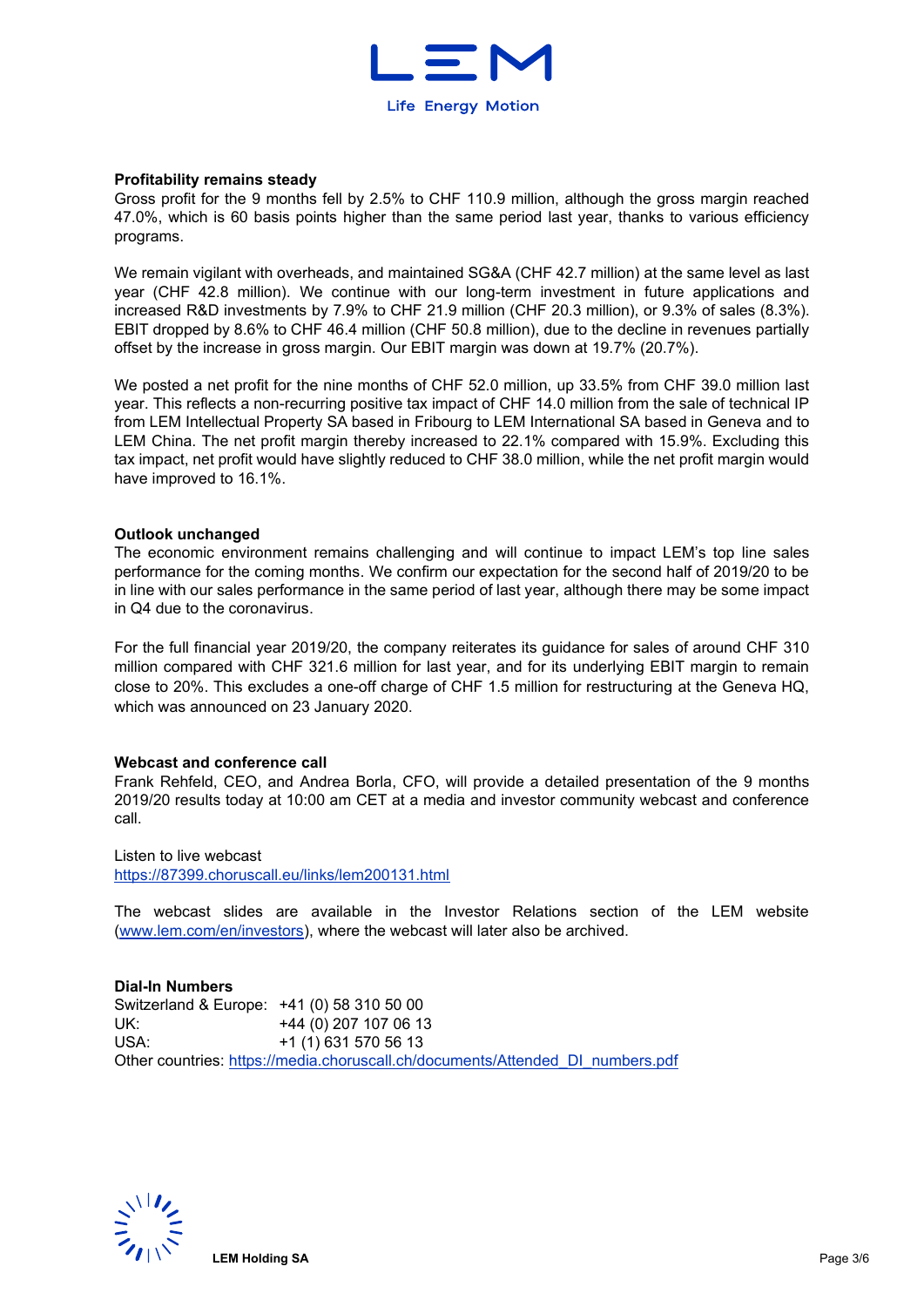

### **Financial calendar**

*The financial year runs from 1 April to 31 March* 19 May 2020 9 June 2020 16 June 2020 18 June 2020 29 July 2020 3 November 2020 Full year results 2019/20 Annual General Meeting of Shareholders for the financial year 2019/20 Dividend ex-date Dividend payment date First quarter results 2020/21 Half year results 2020/21

### **LEM – Life Energy Motion**

A leading company in electrical measurement, LEM engineers the best solutions for energy and mobility, ensuring that our customers' systems are optimized, reliable and safe.

Our 1,500 people in over 15 countries transform technology potential into powerful answers. We develop and recruit the best global talent, working at the forefront of mega trends such as renewable energy, mobility, automation and digitization.

With innovative electrical solutions, we are helping our customers and society accelerate the transition to a sustainable future.

Listed on the SIX Swiss Exchange since 1986, the company's ticker symbol is LEHN. [www.lem.com](http://www.lem.com/) 

#### **Contact: Investment community**

Andrea Borla, Chief Financial Officer Phone: +41 22 706 1250 Email: [investor@lem.com](mailto:investor@lem.com) 

### **Contact: Media**

Cabinet Privé de Conseils s.a. (CPC) Nick Miles, [miles@cpc-pr.com,](mailto:miles@cpc-pr.com) direct +41 22 552 46 26, mobile +41 79 678 76 26 Michael Füglister, [fuglister@cpc-pr.com,](mailto:fuglister@cpc-pr.com) direct +41 22 552 46 29, mobile +41 78 839 07 62

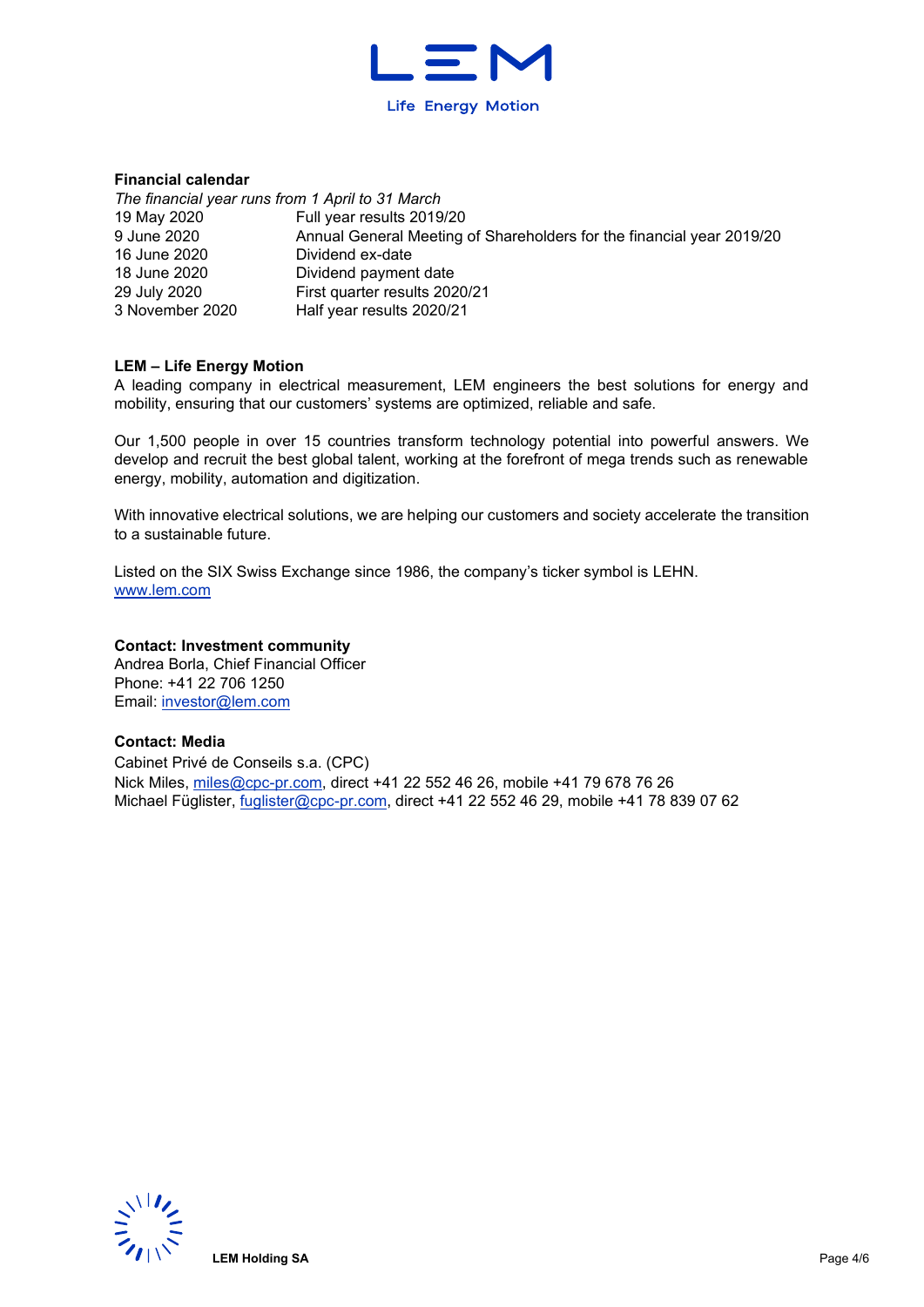

# **Appendix**

# **Consolidated income statement**

|                                |           | <b>April to December</b> |          |
|--------------------------------|-----------|--------------------------|----------|
| In CHF thousands               | 2019/20   | 2018/19                  | Change   |
| Sales                          | 235'789   | 245'094                  | $-3.8%$  |
| Cost of goods sold             | (124'902) | (131'352)                |          |
| Gross margin                   | 110'887   | 113'742                  | $-2.5%$  |
| Gross margin (in %)            | 47.0%     | 46.4%                    |          |
| Sales expense                  | (21'693)  | (22'414)                 |          |
| Administration expense         | (20'979)  | (20'426)                 |          |
| Research & development expense | (21'925)  | (20'324)                 |          |
| Other expense                  | (0)       | 0                        |          |
| Other income                   | 117       | 194                      |          |
| <b>EBIT</b>                    | 46'406    | 50'771                   | $-8.6%$  |
| EBIT margin (in %)             | 19.7%     | 20.7%                    |          |
| Financial expense              | (457)     | (168)                    |          |
| Financial income               | 217       | 98                       |          |
| Foreign exchange effect        | (889)     | (1'411)                  |          |
| <b>Profit before taxes</b>     | 45'278    | 49'290                   | $-8.1%$  |
| Income taxes                   | 6'731     | (10'319)                 |          |
| Net profit of the period       | 52'008    | 38'971                   | $+33.5%$ |
| Net profit margin (in %)       | 22.1%     | 15.9%                    |          |